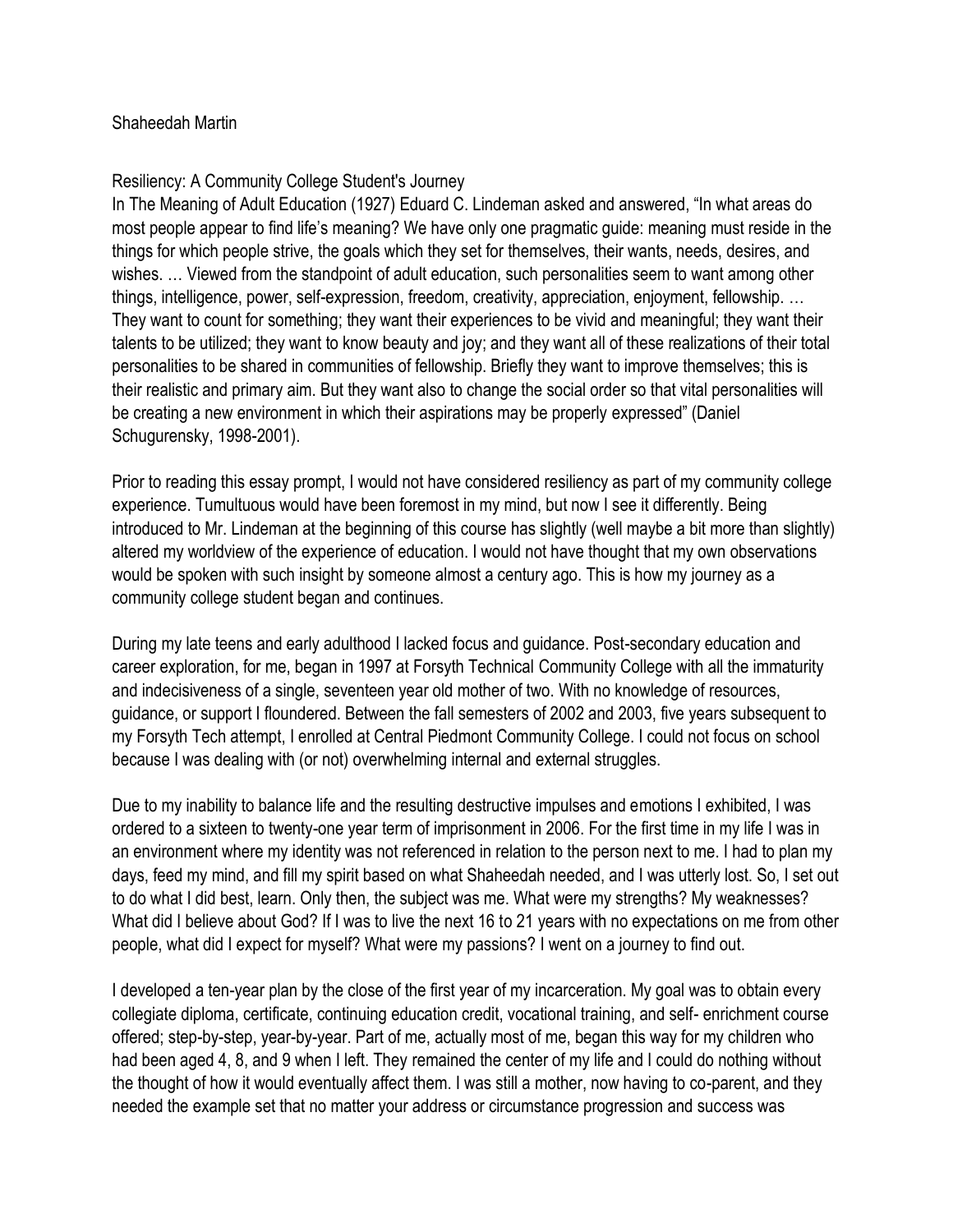## possible.

Opportunity abounded to enrich my knowledge base for careers that would fit my personality, dreams, and personal life values. Enrolling at Wake Technical Community College, I was able to earn a diploma in Information Systems and a certificate in Culinary Arts, placing on the President's or Dean's list most every semester. The chance to speak and interact with the professors and other students, create business plans, and do other research opened my mind to the possibilities of after. I had always "done hair" at home, and so, at Johnston Community College I earned a certification in Cosmetology and continued the practice of showing people the beauty they already possess through touch and listening. Montgomery Community College taught me Small Business Management where I learned that I have a very creative and adaptable mind.

Between these opportunities, I apprenticed as a Dental Prosthodontic Technician, enjoying knowing I possessed the skill to create something so personable and long lasting with my hands and mind's eye. Courses in communications, math, social work, and psychology followed, increasing my excitement because I was finally realizing what my life's purpose had always been. Society's stigma concerning incarcerated individuals would have dictated that this should have been the darkest time of my life. Instead, I gained knowledge, insight, and a vision of who I wanted to be. Most importantly, I had hope of a future. By default I could have self-destructed. Prison, by its very chaotic nature and coupled with my own history, could have kept me from accomplishing any goal. However, there was a deep seated need within myself to fail no more. I began to see that my life was not over. I was not at rock bottom. I was alive, my children loved me, and there was hope for me to regain my dignity, integrity, and self-respect. Opportunities at these various community colleges helped me with that. My children are now 19, 24, and 25 years old. The motivation I have to attend CPCC today is very different from that of 2002 and I now provide needed support, quidance, and a listening ear for my children during their own community college journeys.

How do I correlate this, my life experience, with what I have learned taking the College Transfer Success course? From time management to self-discovery, decision making to implementation, I personally experienced and developed, out of necessity, life skills that make for a successful collegiate student experience. My journey ensured I discovered that emotional intelligence was not about how happy and nice I was to others but understanding my own strengths and limitations. I discovered that I was not meant to "do it all" alone, that interdependence is not co-dependence.

Holding myself accountable to the goals that I set, and achieving them, increased my self-confidence. The higher my self-confidence, the more my self-efficacy increased and I have been able to think, hope and plan further and reasonably. These lessons had an unexpected result. My journey has inspired, motivated, and connected others as well. Not just within my gated community but my family and others in the communities through which I have traveled these years.

Embracing my responsibility to live in this world, knowing that I am doing what I desire most and that it is actually making a difference for someone else is my way of leading, guiding and inspiring others. Thanks to Central Piedmont Community College's student support services, I have the opportunity to attend online classes during my transition, continuing my journey by completing my associate's degree in Human